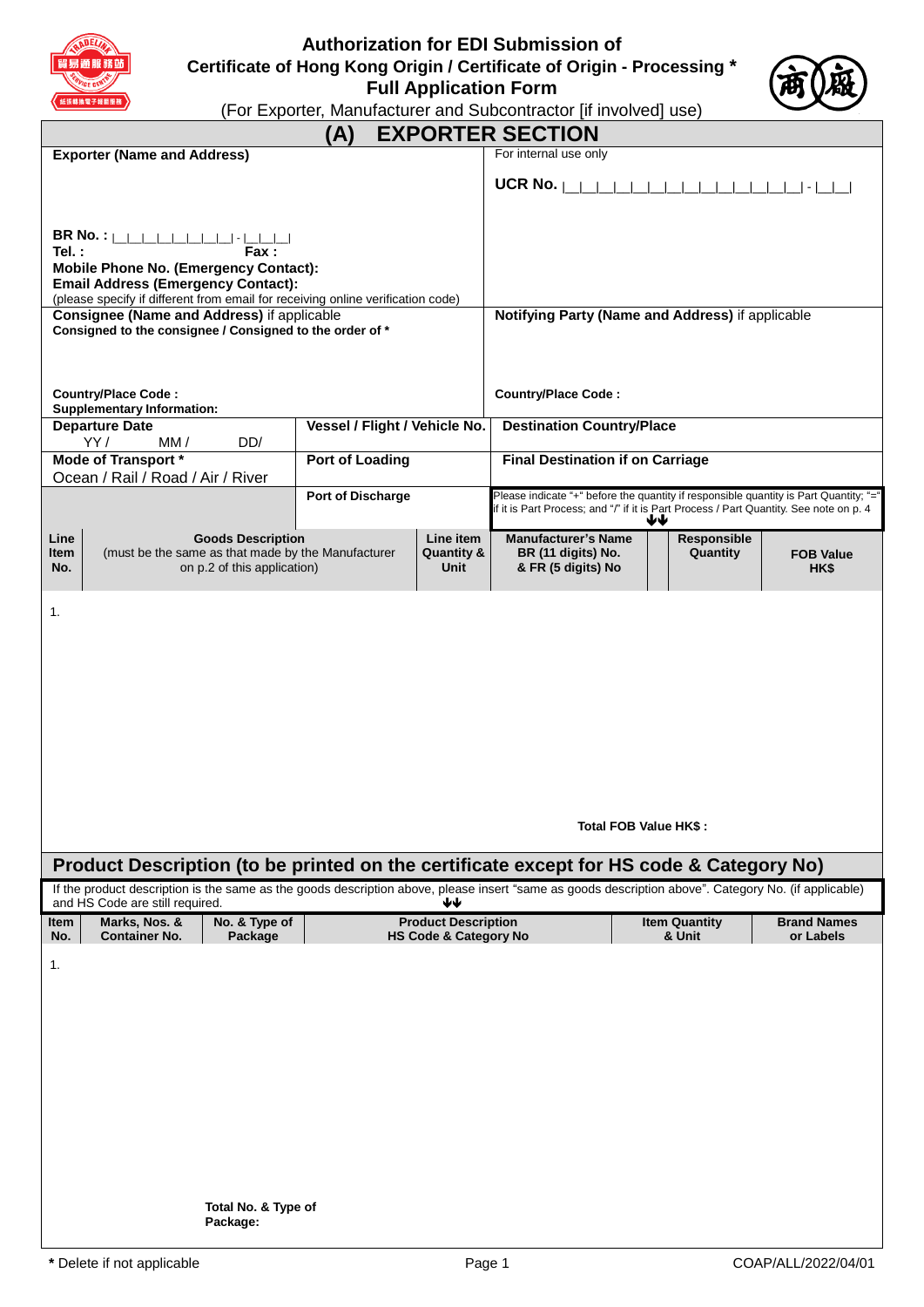| For Certificate of Origin - Processing, please state :<br>Place of manufacture :<br>Processes carried out in HK :                                                                                                                                                                                                                                                                                                                                                                                                                                                                                                                                                                                                                                                                                                                                                                                                                                                                                                                                                                                                                                                                                                                        | <b>GACO Membership No.</b><br>(if applicable)                                          | Certificate to be collected at:                                          |  |  |  |
|------------------------------------------------------------------------------------------------------------------------------------------------------------------------------------------------------------------------------------------------------------------------------------------------------------------------------------------------------------------------------------------------------------------------------------------------------------------------------------------------------------------------------------------------------------------------------------------------------------------------------------------------------------------------------------------------------------------------------------------------------------------------------------------------------------------------------------------------------------------------------------------------------------------------------------------------------------------------------------------------------------------------------------------------------------------------------------------------------------------------------------------------------------------------------------------------------------------------------------------|----------------------------------------------------------------------------------------|--------------------------------------------------------------------------|--|--|--|
|                                                                                                                                                                                                                                                                                                                                                                                                                                                                                                                                                                                                                                                                                                                                                                                                                                                                                                                                                                                                                                                                                                                                                                                                                                          | <b>Issuing Organisation:</b>                                                           | Email address for receiving online<br>verification code and certificate: |  |  |  |
|                                                                                                                                                                                                                                                                                                                                                                                                                                                                                                                                                                                                                                                                                                                                                                                                                                                                                                                                                                                                                                                                                                                                                                                                                                          | Certificate format: Paper / Electronic *                                               |                                                                          |  |  |  |
| Supporting documents must be provided if expeditious processing / retrospective application is required. Supporting<br>Document Codes: (please specify if the code for 'others' is chosen)                                                                                                                                                                                                                                                                                                                                                                                                                                                                                                                                                                                                                                                                                                                                                                                                                                                                                                                                                                                                                                               |                                                                                        |                                                                          |  |  |  |
| Reason Code for Expeditious Processing Request: (please specify if the code for 'Others' is chosen)                                                                                                                                                                                                                                                                                                                                                                                                                                                                                                                                                                                                                                                                                                                                                                                                                                                                                                                                                                                                                                                                                                                                      |                                                                                        |                                                                          |  |  |  |
| <b>Exporter's Special Request Code:</b>                                                                                                                                                                                                                                                                                                                                                                                                                                                                                                                                                                                                                                                                                                                                                                                                                                                                                                                                                                                                                                                                                                                                                                                                  |                                                                                        |                                                                          |  |  |  |
| Exporter's Special Declaration / Statement, if any: (For providing supplementary text required where necessary, when other<br>declaration codes are used)                                                                                                                                                                                                                                                                                                                                                                                                                                                                                                                                                                                                                                                                                                                                                                                                                                                                                                                                                                                                                                                                                |                                                                                        |                                                                          |  |  |  |
| <b>Exporter's Declaration</b>                                                                                                                                                                                                                                                                                                                                                                                                                                                                                                                                                                                                                                                                                                                                                                                                                                                                                                                                                                                                                                                                                                                                                                                                            |                                                                                        |                                                                          |  |  |  |
| Standard Declaration: T05 - I hereby declare that (1) I am duly authorized by the exporter to make this declaration on its behalf; (2) all<br>the information given herein has been checked by me on behalf of the exporter and is true; (3) the merchandise described in this<br>application consists exclusively of the goods manufactured / processed / produced by the manufacturer / processor / producer /<br>subcontractor described in the application and will be exported by the exporter in the manner described in this application; and (4) the<br>exporter has not applied to any other Certificate Issuing Organization for a Certificate of Origin in respect of the consignment described<br>in this application. The exporter also authorizes the Director-General of Trade and Industry or the Government Approved Certification<br>Organization with which this application is filed to disclose all or any of the information provided herein to any third parties in Hong<br>Kong or elsewhere including overseas customs authorities and traders, for purposes including but not limited to verification of the<br>authenticity and validity of the Certificate of Origin.<br>Other declaration codes, if any ___ |                                                                                        |                                                                          |  |  |  |
| (Name of Signatory)                                                                                                                                                                                                                                                                                                                                                                                                                                                                                                                                                                                                                                                                                                                                                                                                                                                                                                                                                                                                                                                                                                                                                                                                                      | _, HKID/Passport No. ________________________, acting and signing for and on behalf of |                                                                          |  |  |  |
| , make the following declarations and authorization:<br>(Name of the Exporter)                                                                                                                                                                                                                                                                                                                                                                                                                                                                                                                                                                                                                                                                                                                                                                                                                                                                                                                                                                                                                                                                                                                                                           |                                                                                        |                                                                          |  |  |  |
| declare that I have read and understood the standard declarations and special codes on page 5 of this form and the codes<br>representing my declaration are as above.<br>I hereby authorize The Chinese Manufacturers' Association of Hong Kong to send messages to the Government on the basis of the<br>information declared on this form and to receive messages from the Government on behalf of the Exporter.<br>I have also read, understood and consent to the Privacy Policy as referred to in the service centre form for Tradelink Services.                                                                                                                                                                                                                                                                                                                                                                                                                                                                                                                                                                                                                                                                                   |                                                                                        |                                                                          |  |  |  |
| Date                                                                                                                                                                                                                                                                                                                                                                                                                                                                                                                                                                                                                                                                                                                                                                                                                                                                                                                                                                                                                                                                                                                                                                                                                                     | Signature                                                                              | <b>Business Chop</b>                                                     |  |  |  |
| Warning: The maximum penalty for making a false declaration in an application for the issue of a Certificate of Origin or for the<br>substitution of goods in respect of a Certificate of Origin is \$500,000 and two years' imprisonment.                                                                                                                                                                                                                                                                                                                                                                                                                                                                                                                                                                                                                                                                                                                                                                                                                                                                                                                                                                                               |                                                                                        |                                                                          |  |  |  |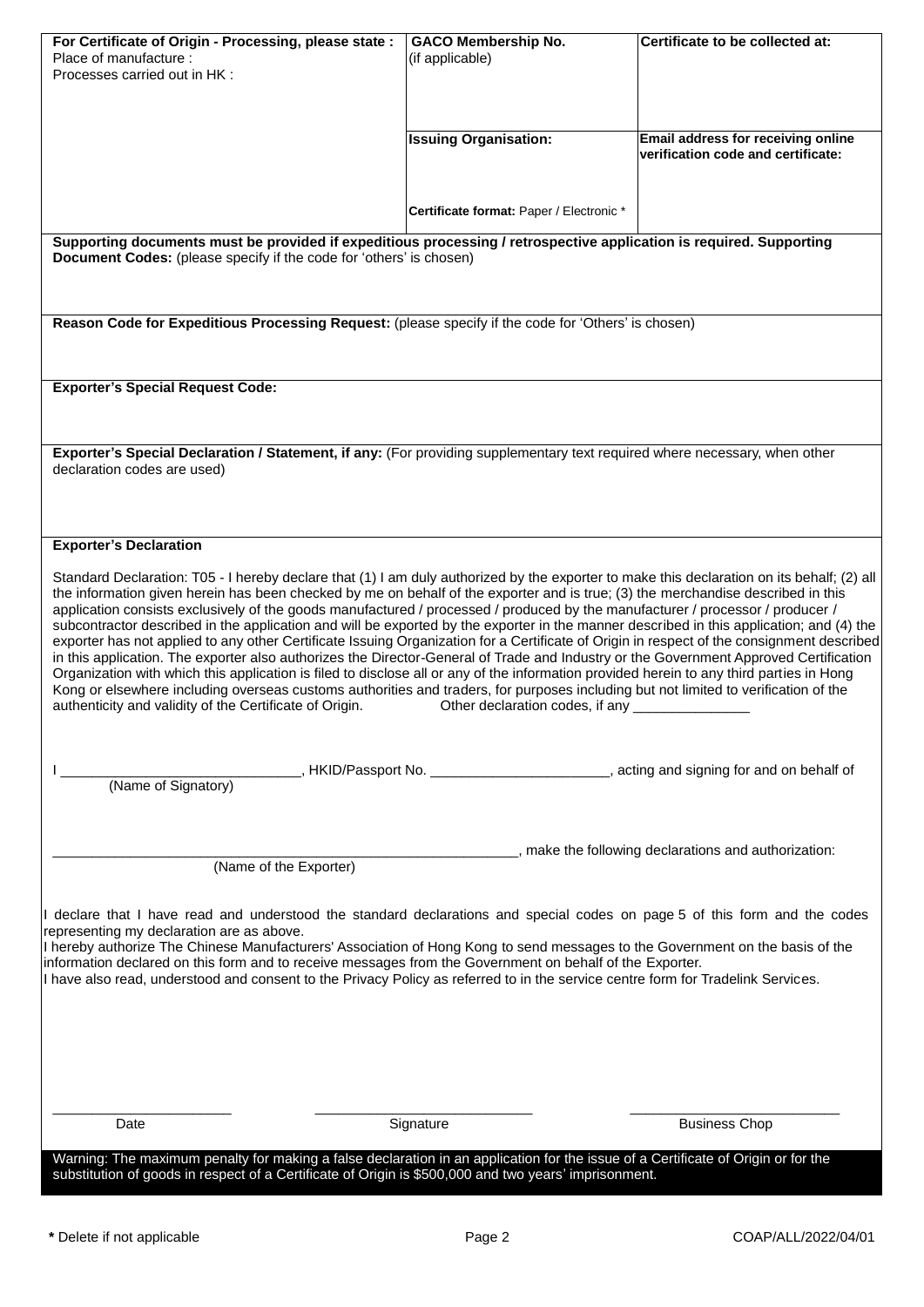| <b>MANUFACTURER &amp; SUBCONTRACTOR SECTION</b><br>(B)<br>(please use additional form if more than 1 manufacturer or subcontractor is involved)                     |                                                                                                           |                                                           |                                                     |                                                          |                                                               |
|---------------------------------------------------------------------------------------------------------------------------------------------------------------------|-----------------------------------------------------------------------------------------------------------|-----------------------------------------------------------|-----------------------------------------------------|----------------------------------------------------------|---------------------------------------------------------------|
| <b>Manufacturer Name:</b>                                                                                                                                           |                                                                                                           | Address of Goods Available for Inspection:                |                                                     |                                                          |                                                               |
| Address Code: LILLI<br>$FR$ No.: $\Box$                                                                                                                             | Tel:<br>Fax:                                                                                              |                                                           |                                                     |                                                          |                                                               |
| <b>Manufacturer Role</b><br>Manufacturer cum Knitter / Manufacturer *                                                                                               | in Hong Kong                                                                                              |                                                           |                                                     | Principal Process(es) Done by Manufacturer and Outworker |                                                               |
| Line<br>Item<br>No.                                                                                                                                                 | <b>Goods Description</b><br>(must be the same as that made by the Exporter<br>on p.1 of this application) | <b>Materials &amp; Components</b><br>of HK Origin         |                                                     |                                                          | <b>Materials &amp; Components</b><br>of Other Origin          |
| 1.<br>Please indicate "+ " before the quantity if responsible quantity is Part Quantity; " = " if it is Part Process; and "/ " if it is Part Process                | ↓↓                                                                                                        |                                                           |                                                     |                                                          |                                                               |
| / Part Quantity. See note on p.4<br>Line Item Quantity &<br>Item<br>Unit as Declared by<br><b>No</b><br><b>Exporter on p.1</b>                                      | <b>Responsible Quantity</b><br>as Declared by<br>Exporter (a)                                             | <b>Manufacturer</b><br>Responsible<br><b>Quantity (b)</b> | Subcontractor<br>Responsible<br><b>Quantity (c)</b> |                                                          | <b>Outworker</b><br><b>Responsible</b><br><b>Quantity (d)</b> |
| 1.<br>Manufacturer's Special Declaration / Statement, if any<br>(For providing supplementary text required, where necessary, when other declaration codes are used) |                                                                                                           |                                                           |                                                     |                                                          |                                                               |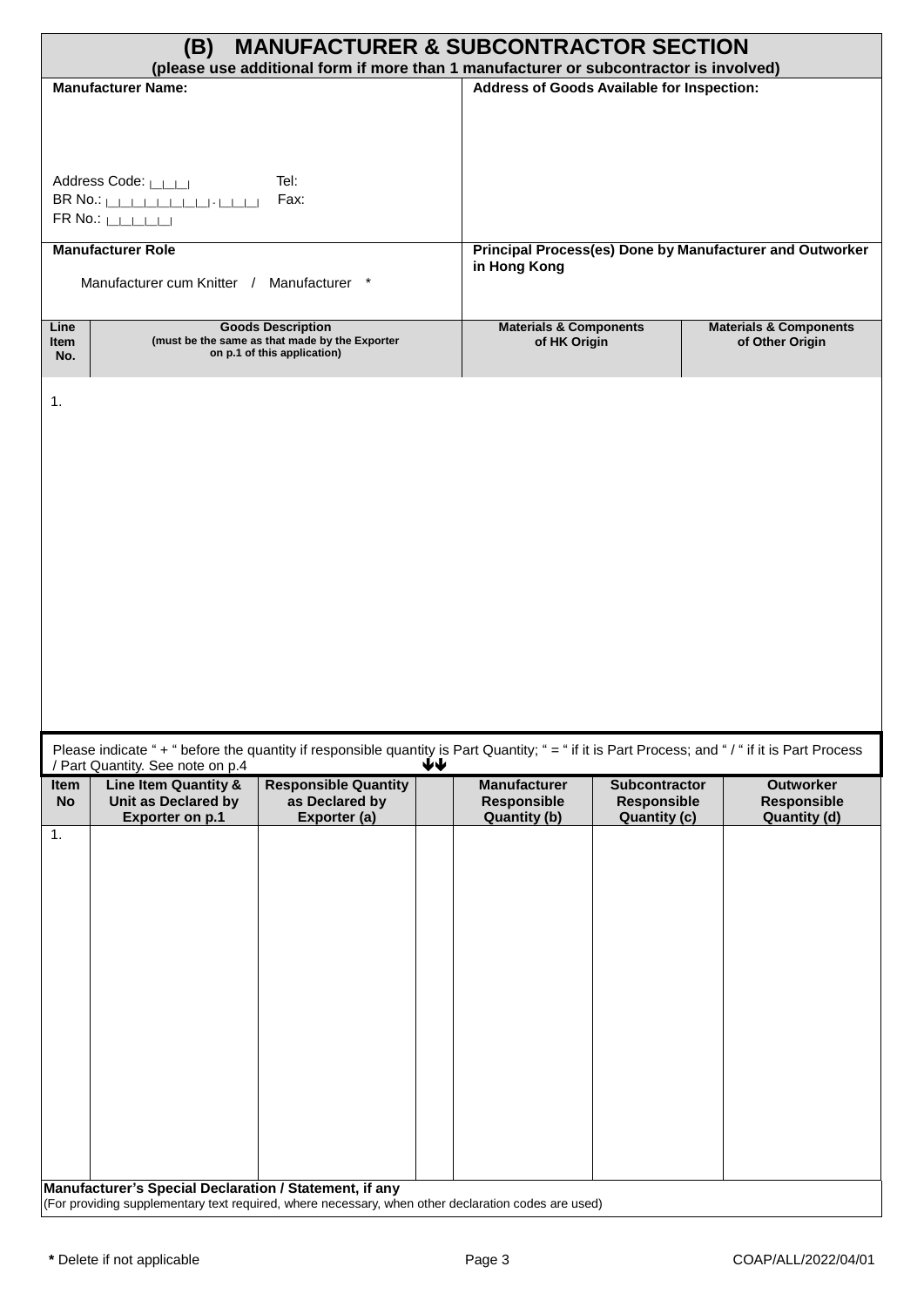# **Manufacturer's Declaration**

| accurately described in this manufacturer declaration have been manufactured / processed / produced in the manufacturer's /<br>the manufacturer / subcontractor declared in this manufacturer declaration have been carried out in the manufacturer's /<br>disclose all or any of the information provided herein to any third parties in Hong Kong or elsewhere.<br>codes, if any $\frac{1}{2}$ codes, if any $\frac{1}{2}$ |           | Standard Declaration: T02 - I hereby declare that (1) I am duly authorized by the manufacturer to make this declaration on its behalf;<br>(2) all the information given herein has been checked by me on behalf of the manufacturer and is true; (3) the goods which are fully and<br>subcontractor's premises or place in Hong Kong registered with Trade and Industry Department; (4) the principal processes done by<br>subcontractor's premises or place in Hong Kong registered with Trade and Industry Department as represented by its / their address<br>code(s) described in this declaration; and (5) the goods will be located in the address of goods available for inspection as described in<br>this declaration for not less than 2 clear working days from the date of this manufacturer declaration. The manufacturer also authorizes<br>the Director-General of Trade and Industry or the Government Approved Certification Organization with which this application is filed to<br>Other declaration |
|------------------------------------------------------------------------------------------------------------------------------------------------------------------------------------------------------------------------------------------------------------------------------------------------------------------------------------------------------------------------------------------------------------------------------|-----------|-------------------------------------------------------------------------------------------------------------------------------------------------------------------------------------------------------------------------------------------------------------------------------------------------------------------------------------------------------------------------------------------------------------------------------------------------------------------------------------------------------------------------------------------------------------------------------------------------------------------------------------------------------------------------------------------------------------------------------------------------------------------------------------------------------------------------------------------------------------------------------------------------------------------------------------------------------------------------------------------------------------------------|
| (Name of Signatory)                                                                                                                                                                                                                                                                                                                                                                                                          |           | __________, HKID/Passport No. _______________________, acting and signing for and on behalf of                                                                                                                                                                                                                                                                                                                                                                                                                                                                                                                                                                                                                                                                                                                                                                                                                                                                                                                          |
|                                                                                                                                                                                                                                                                                                                                                                                                                              |           |                                                                                                                                                                                                                                                                                                                                                                                                                                                                                                                                                                                                                                                                                                                                                                                                                                                                                                                                                                                                                         |
| (Name of the Manufacturer)                                                                                                                                                                                                                                                                                                                                                                                                   |           | ________, make the following declarations and authorization:                                                                                                                                                                                                                                                                                                                                                                                                                                                                                                                                                                                                                                                                                                                                                                                                                                                                                                                                                            |
|                                                                                                                                                                                                                                                                                                                                                                                                                              |           |                                                                                                                                                                                                                                                                                                                                                                                                                                                                                                                                                                                                                                                                                                                                                                                                                                                                                                                                                                                                                         |
| declaration are as above.                                                                                                                                                                                                                                                                                                                                                                                                    |           | I declare that I have read and understood the standard declarations and special codes on page 5 of this form and the codes representing my                                                                                                                                                                                                                                                                                                                                                                                                                                                                                                                                                                                                                                                                                                                                                                                                                                                                              |
| Government on the basis of the information declared on this form, and to receive messages from the Government on behalf of the Manufacturer.<br>I have also read, understood and consent to the Privacy Policy as referred to in the service centre form for Tradelink Services.                                                                                                                                             |           | I hereby authorize The Chinese Manufacturers' Association of Hong Kong to send (and to transform, where necessary) messages to the                                                                                                                                                                                                                                                                                                                                                                                                                                                                                                                                                                                                                                                                                                                                                                                                                                                                                      |
| Date                                                                                                                                                                                                                                                                                                                                                                                                                         | Signature | <b>Business Chop</b>                                                                                                                                                                                                                                                                                                                                                                                                                                                                                                                                                                                                                                                                                                                                                                                                                                                                                                                                                                                                    |
| the authorized signatories provided to the Trade and Industry Department else applications submitted will be deferred/rejected.                                                                                                                                                                                                                                                                                              |           | Note: Manufacturers and subcontractors have to ensure that the persons acting and signing for and on behalf of the manufacturers/subcontractors should be identical to                                                                                                                                                                                                                                                                                                                                                                                                                                                                                                                                                                                                                                                                                                                                                                                                                                                  |
| <b>Subcontractor Name:</b>                                                                                                                                                                                                                                                                                                                                                                                                   |           | Principal Process(es) Done by Subcontractor in Hong Kong                                                                                                                                                                                                                                                                                                                                                                                                                                                                                                                                                                                                                                                                                                                                                                                                                                                                                                                                                                |
| Address Code:    <br>LSA No. __________                                                                                                                                                                                                                                                                                                                                                                                      |           |                                                                                                                                                                                                                                                                                                                                                                                                                                                                                                                                                                                                                                                                                                                                                                                                                                                                                                                                                                                                                         |
| BR No.:                                                                                                                                                                                                                                                                                                                                                                                                                      |           |                                                                                                                                                                                                                                                                                                                                                                                                                                                                                                                                                                                                                                                                                                                                                                                                                                                                                                                                                                                                                         |
| FR No.:                                                                                                                                                                                                                                                                                                                                                                                                                      |           |                                                                                                                                                                                                                                                                                                                                                                                                                                                                                                                                                                                                                                                                                                                                                                                                                                                                                                                                                                                                                         |
| Tel.:<br>Fax.:                                                                                                                                                                                                                                                                                                                                                                                                               |           |                                                                                                                                                                                                                                                                                                                                                                                                                                                                                                                                                                                                                                                                                                                                                                                                                                                                                                                                                                                                                         |
| application is filed to disclose all or any of the information provided herein to any third parties in Hong Kong or elsewhere.                                                                                                                                                                                                                                                                                               |           | Standard Declaration: T03 - I hereby declare that (1) I am duly authorized by the subcontractor to make this declaration on its behalf;<br>(2) all the information given herein has been checked by me on behalf of the subcontractor and is true; and (3) the subcontractor has<br>carried out the principal process(es) done by the subcontractor declared in this manufacturer declaration in its factory in Hong Kong<br>registered with Trade and Industry Department as represented by its address code described in this declaration. The subcontractor<br>also authorizes the Director-General of Trade and Industry or the Government Approved Certification Organization with which this                                                                                                                                                                                                                                                                                                                      |
|                                                                                                                                                                                                                                                                                                                                                                                                                              |           | _, HKID/Passport No. _______________________, acting and signing for and on behalf of                                                                                                                                                                                                                                                                                                                                                                                                                                                                                                                                                                                                                                                                                                                                                                                                                                                                                                                                   |
| (Name of Signatory)                                                                                                                                                                                                                                                                                                                                                                                                          |           |                                                                                                                                                                                                                                                                                                                                                                                                                                                                                                                                                                                                                                                                                                                                                                                                                                                                                                                                                                                                                         |
|                                                                                                                                                                                                                                                                                                                                                                                                                              |           |                                                                                                                                                                                                                                                                                                                                                                                                                                                                                                                                                                                                                                                                                                                                                                                                                                                                                                                                                                                                                         |
| (Name of the Subcontractor)                                                                                                                                                                                                                                                                                                                                                                                                  |           | _, make the following declarations and authorization:                                                                                                                                                                                                                                                                                                                                                                                                                                                                                                                                                                                                                                                                                                                                                                                                                                                                                                                                                                   |
| declaration are as above.<br>the information declared on this form and to receive messages from the Government on behalf of the Subcontractor.<br>I have also read, understood and consent to the Privacy Policy as referred to in the service centre form for Tradelink Services.                                                                                                                                           |           | I declare that I have read and understood the standard declarations and special codes on page 5 of this form and the codes representing my<br>I hereby authorize The Chinese Manufacturers' Association of Hong Kong to transform and send messages to the Government on the basis of                                                                                                                                                                                                                                                                                                                                                                                                                                                                                                                                                                                                                                                                                                                                   |
| Date                                                                                                                                                                                                                                                                                                                                                                                                                         | Signature | <b>Business Chop</b>                                                                                                                                                                                                                                                                                                                                                                                                                                                                                                                                                                                                                                                                                                                                                                                                                                                                                                                                                                                                    |
|                                                                                                                                                                                                                                                                                                                                                                                                                              |           |                                                                                                                                                                                                                                                                                                                                                                                                                                                                                                                                                                                                                                                                                                                                                                                                                                                                                                                                                                                                                         |
| the authorized signatories provided to the Trade and Industry Department else applications submitted will be deferred/rejected.                                                                                                                                                                                                                                                                                              |           | Note: Manufacturers and subcontractors have to ensure that the persons acting and signing for and on behalf of the manufacturers/subcontractors should be identical to                                                                                                                                                                                                                                                                                                                                                                                                                                                                                                                                                                                                                                                                                                                                                                                                                                                  |
| substitution of goods in respect of a Certificate of Origin is \$500,000 and two years' imprisonment.                                                                                                                                                                                                                                                                                                                        |           | Warning: The maximum penalty for making a false declaration in an application for the issue of a Certificate of Origin or for the                                                                                                                                                                                                                                                                                                                                                                                                                                                                                                                                                                                                                                                                                                                                                                                                                                                                                       |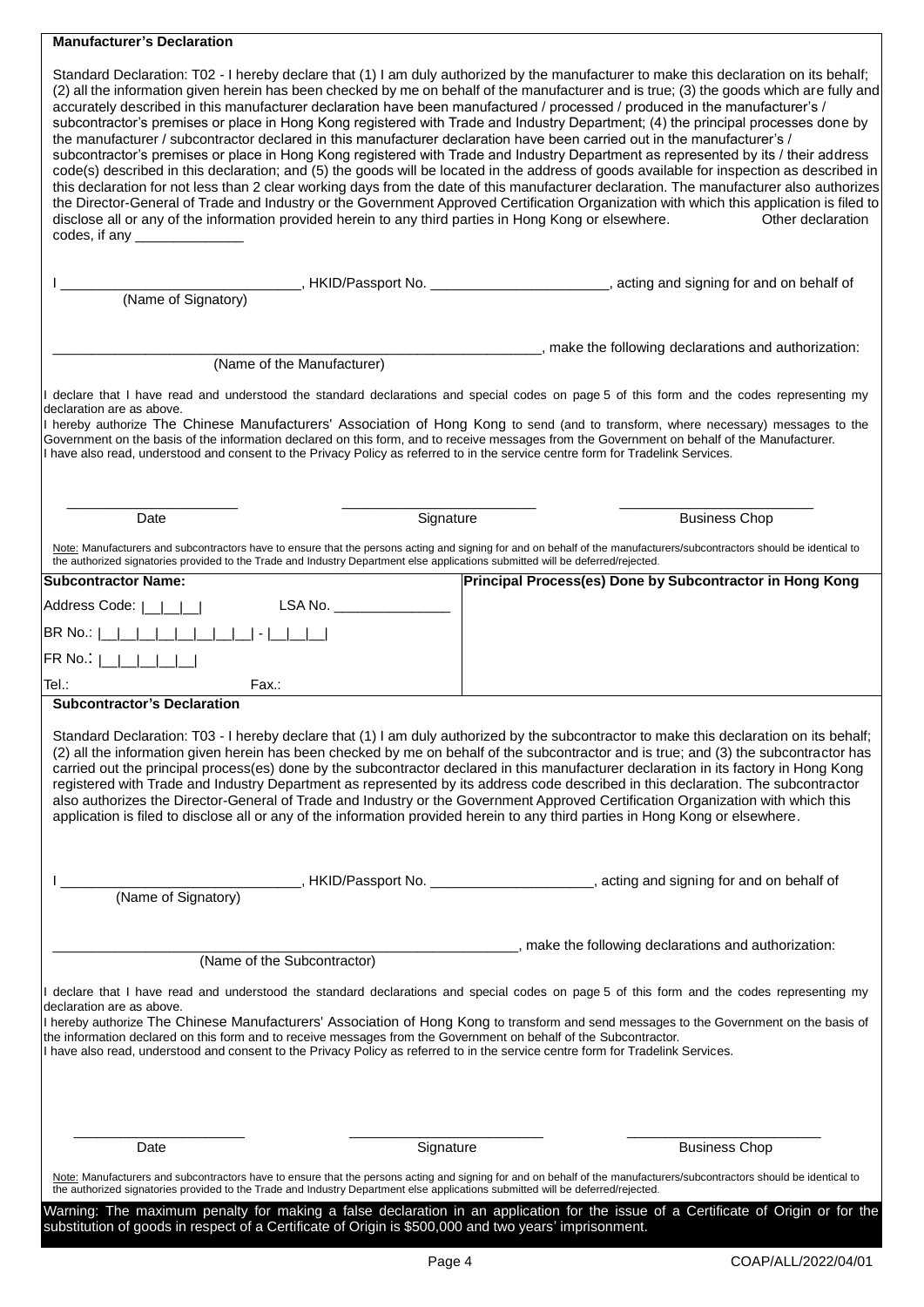## **CERTIFICATE OF HONG KONG ORIGIN / CERTIFICATE OF ORIGIN - PROCESSING**

| <b>STANDARD DECLARATION</b> |               | <b>CODE LIST</b>                                                                                                                                                                                                                                                                           |
|-----------------------------|---------------|--------------------------------------------------------------------------------------------------------------------------------------------------------------------------------------------------------------------------------------------------------------------------------------------|
| Code                        | To be made by | Description                                                                                                                                                                                                                                                                                |
| E07                         | Exporter      | I declare that the purpose of the marking or labelling of goods described on this application to indicate their origin is China (or the People's<br>Republic of China) is solely for meeting the requirement of the US government for import of the concerned goods to the US. Such origin |

|     |              | marking or labelling should be interpreted to indicate that the goods originate in Hong Kong (being part of China) but not other parts of<br>China.                                                                                                                                                                                                                                                                                                             |
|-----|--------------|-----------------------------------------------------------------------------------------------------------------------------------------------------------------------------------------------------------------------------------------------------------------------------------------------------------------------------------------------------------------------------------------------------------------------------------------------------------------|
| M05 | Manufacturer | I declare that the fabric(s) described in this Manufacturer Declaration is (are) formed in Hong Kong and that the fabric-forming process(es) of<br>this (these) fabric(s) is (are) carried out by the local registered factory named in my Special Declaration / Statement in this Manufacturer<br>Declaration.                                                                                                                                                 |
| M06 | Manufacturer | I declare that the fabric(s) making up the goods described in this Manufacturer Declaration is (are) formed in Hong Kong and that the<br>fabric-forming process(es) of this (these) fabric(s) is (are) carried out by the local registered factory named in my Special Declaration /<br>Statement in this Manufacturer Declaration.                                                                                                                             |
| M07 | Manufacturer | I declare that the yarn described in this Manufacturer Declaration is spun in Hong Kong from fibre.                                                                                                                                                                                                                                                                                                                                                             |
| M08 | Manufacturer | I declare that the watch movements of the watches described in this Manufacturer Declaration have been assembled and tested in Hong<br>Kong by the local registered factory named in my Special Declaration / Statement in this Manufacturer Declaration.                                                                                                                                                                                                       |
| M09 | Manufacturer | I declare that decorating and baking of the goods described in this Manufacturer Declaration represent at least 25% of the value of the<br>finished products.                                                                                                                                                                                                                                                                                                   |
| M10 | Manufacturer | I declare that decorating of the goods described in this Manufacturer Declaration represents at least 25% of the value of the finished<br>products.                                                                                                                                                                                                                                                                                                             |
| M11 | Manufacturer | declare that the goods described in this Manufacturer Declaration contain at least 25% Hong Kong cost content attributable to local<br>components and labours.                                                                                                                                                                                                                                                                                                  |
| M12 | Manufacturer | I declare that the value of foreign origin parts of the goods described in this Manufacturer Declaration does not exceed 25% of the cost of the<br>finished products.                                                                                                                                                                                                                                                                                           |
| M13 | Manufacturer | I declare that the watch movement(s) of the watches described in this Manufacturer Declaration is (are) supplied by the local registered<br>factory named in my Special Declaration / Statement in this Manufacturer Declaration.                                                                                                                                                                                                                               |
| M14 | Manufacturer | I declare that the fabric(s) described in this Manufacturer Declaration is (are) printed, dyed and finished as required in Hong Kong and that<br>these processes are carried out by the local registered factory(ies) named in my Special Declaration / Statement in this Manufacturer<br>Declaration. Relevant processes respectively carried out by the named factory(ies) are also specified in this Special Declaration /<br>Statement.                     |
| M15 | Manufacturer | I declare that the fabric(s) making up the goods described in this Manufacturer Declaration is (are) printed, dyed and finished as required in<br>Hong Kong and that these processes are carried out by the local registered factory(ies) named in my Special Declaration / Statement in this<br>Manufacturer Declaration. Relevant processes respectively carried out by the named factory(ies) are also specified in this Special<br>Declaration / Statement. |
| M17 | Manufacturer | I have read and understood, and agree to abide by the Certificate of Hong Kong Origin and Outward Processing Arrangement requirements<br>for export of shirts and blouses to the EU as set out in Certificate of Origin Circular No. 3/2006 dated 8 March 2006.                                                                                                                                                                                                 |

## **EXPORTER'S SPECIAL REQUEST CODES SUPPORTING DOCUMENT CODES**

| <b>Code</b>     | <b>Description</b>                                               | <u>Code</u>                                                                                   | <b>Description</b>                                                         |  |
|-----------------|------------------------------------------------------------------|-----------------------------------------------------------------------------------------------|----------------------------------------------------------------------------|--|
| 501             | Request for an additional copy of the certificate.               | 205                                                                                           | Explanatory letter for Retrospective CO Application                        |  |
| 502             | Hiding information of consignee to be printed on the certificate | 206                                                                                           | Explanatory letter for expeditious application                             |  |
| 503             | Request for endorsement on supporting documents such as          | 207                                                                                           | Explanatory letter (others)                                                |  |
|                 | commercial invoice                                               | 208                                                                                           | Copy of buyer's order                                                      |  |
|                 |                                                                  | 209                                                                                           | Copy of production order and records                                       |  |
|                 | <b>EXPEDITIOUS PROCESSING REQUEST REASON CODES</b>               | 210                                                                                           | Copy of buyer's shipment instructions                                      |  |
| Code            | <b>Description</b>                                               | 211                                                                                           | Copy of relevant documents from overseas customs                           |  |
| 101             | To meet unexpected change of tight shipment schedule             | 212                                                                                           | Copy of Letter of Credit (L/C)                                             |  |
| 102             | To meet urgent request of the overseas buyer for advanced        | 213                                                                                           | Copy of invoice                                                            |  |
|                 | delivery of goods                                                | 214                                                                                           | Copy of shipping document: e.g. bill of lading / air waybill               |  |
| 103             | To send samples urgently required by overseas buyers             | 215                                                                                           | Copy of packing list                                                       |  |
| 104             | To facilitate clearance of consignments held up by overseas      | 216                                                                                           | Relevant copy of Certificate of Origin                                     |  |
|                 | customs                                                          | 217                                                                                           | Copy of Export Licence (EL) and/or other trade documents                   |  |
| 105             | Application being deferred for one or more times                 | 219                                                                                           | Copy of authorisation letter from registered brand name / trademark holder |  |
| 106             | Deferred for amendment after production / consignment            | 220                                                                                           | Copy of authorisation letter from copyright holder                         |  |
|                 | check by C&ED.                                                   | HD <sub>3</sub>                                                                               | Others                                                                     |  |
| 107             | This is a retrospective application                              | NOTE:                                                                                         |                                                                            |  |
| 110             | To meet the terms of Letter of Credit (L/C)                      | Part Process, (a) = (b) = (c) = (d), value of the indicator should be $=$                     |                                                                            |  |
| HD <sub>3</sub> | Others                                                           | Part Quantity, (a) = (b) + (c) + (d), value of the indicator should be '+'                    |                                                                            |  |
|                 |                                                                  | When $(b) + (c) + (d)$ do not add up or each is not equivalent to (a), value of the indicator |                                                                            |  |
|                 |                                                                  | should be '/'                                                                                 |                                                                            |  |
|                 |                                                                  |                                                                                               |                                                                            |  |
|                 |                                                                  |                                                                                               |                                                                            |  |